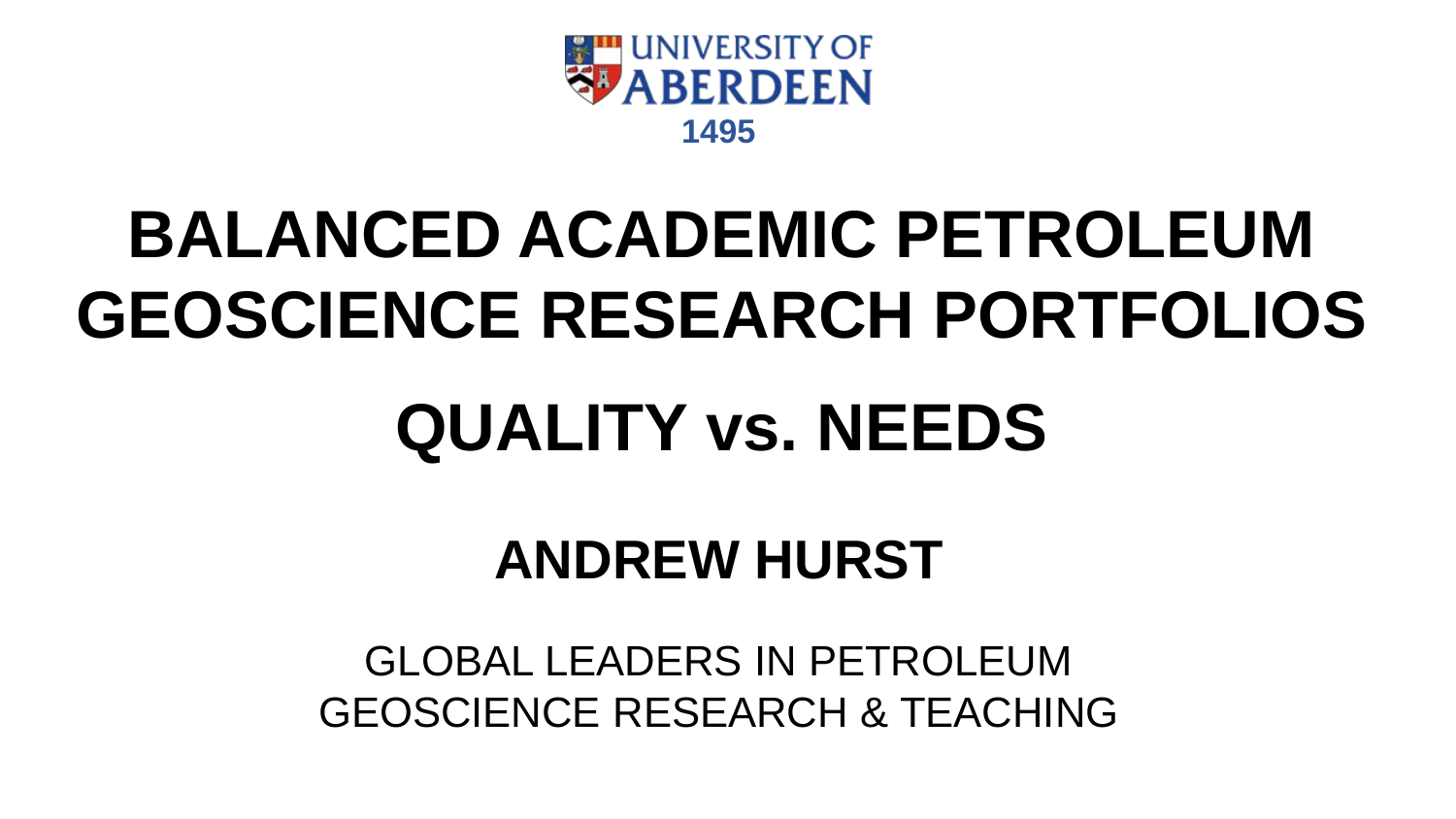

# **EARTH SCIENCE**

28 ACADEMIC STAFF (10 PROFESSORS)



Earth Science research is concerned with the evolution of sedimentary basins tectonic structures that hold the record of processes that shape the planet over geological time. Our work uses data, methods and resources especially from the oil and gas industry to answer fundamental questions related to Earth surface systems, structural geology, subsurface fluid migration and planetary processes.

### **RESEARCH-DRIVEN ACADEMIA RESEARCH-DRIVEN ACADEMIA**

U ABERDEEN CAPITALISES ON OIL INDUSTRY PRESENCEAND U ABERDEEN CAPITALISES ON OIL INDUSTRY PRESENCEAND SPECIFICALLY ON EASE OF ACCESS TO DATA AND LOCAL PROFESSIONALS SPECIFICALLY ON EASE OF ACCESS TO DATA AND LOCAL PROFESSIONALS MSc COURSES EARN HUGE INCOME AND GLOBAL REPUTATION MSc COURSES EARN **HUGE INCOME** AND **GLOBAL REPUTATION**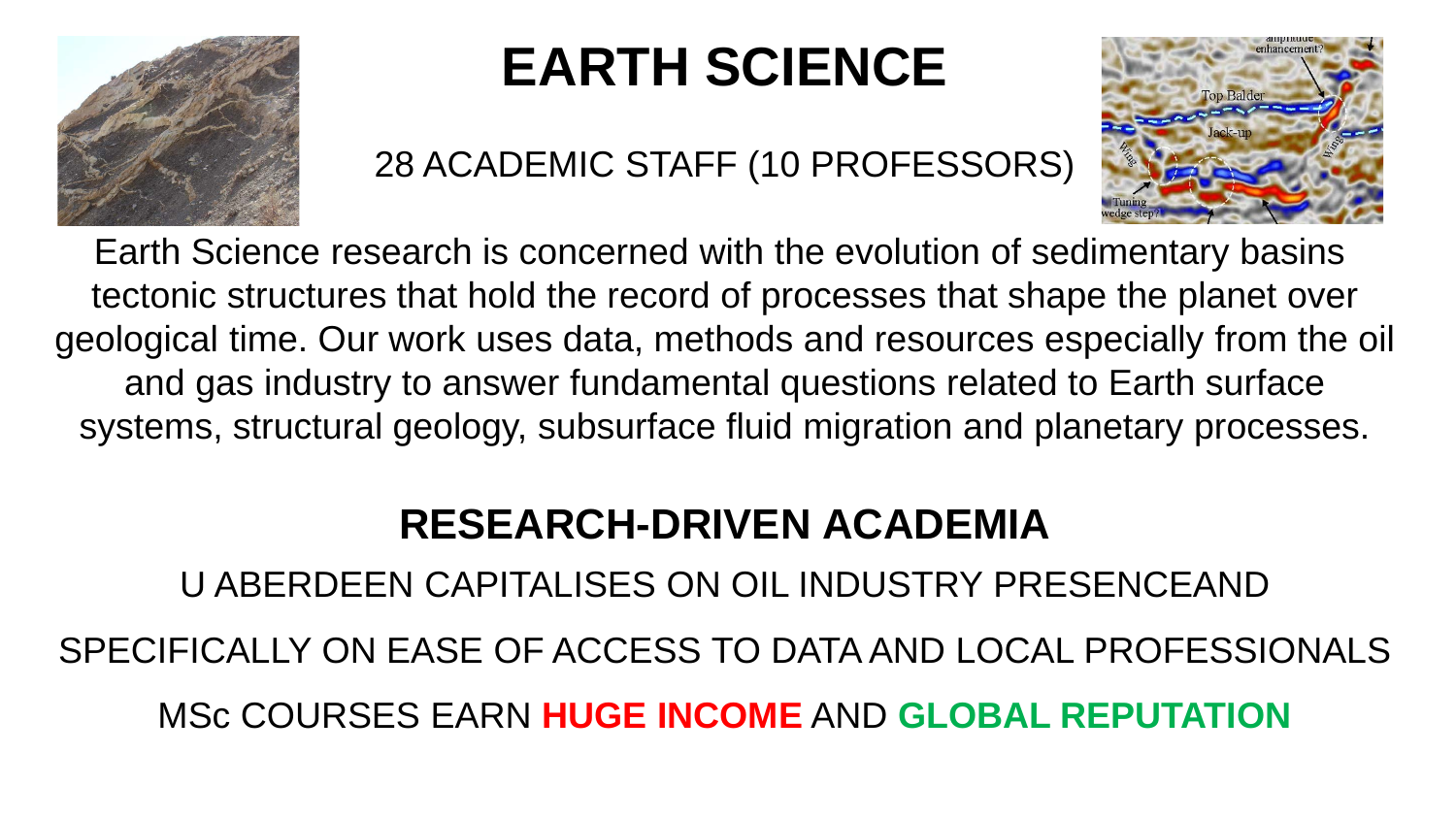

**AREAS OF RESESARCH SPECIALISATION**

### **BASIN FILL, EARTH SURFACE PROCESSES, TECTONICS AND GEOPHYSICS** CROSS DISCIPLINARY AND OVERLAP

### FUNDING: SMALL AND LARGE FUNDS FROM UK GOVERNMENT, INDEPENDENT RESEARCH INSTITUTIONS, INDUSTRY + OVERSEAS *TRADITIONALLY STRONG SUPPORT FROM THE OIL INDUSTRY*

### OIL INDUSTRY: WANTS A CHOICE OF GOOD GRADUATES INTERESTED IN THINGS THAT THEY DO NOT KNOW AND CANNOT ALREADY DO BUSINESS TARGETS COMPROMISE IN-DEPTH "DATA GRAZING"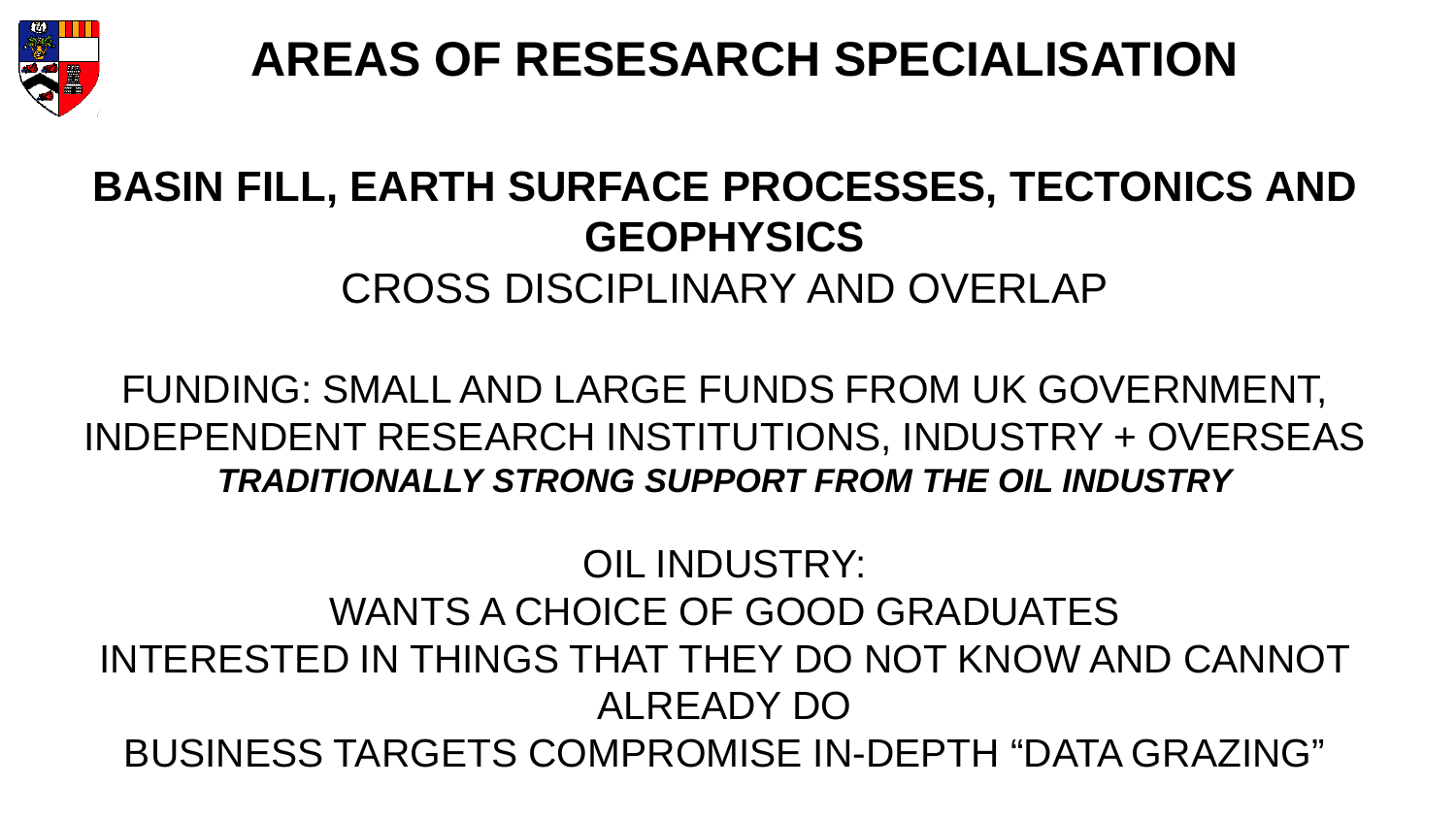

## **RAISING RESEARCH INCOME**

### MANY OIL INDUSRY PROFESSIONALS ARE SUPPORTIVE NATIONAL CULTURAL DIFFERENCES INFLUENCE FUNDING ACADEMIA IS UNDER PRESSURE TO RAISE RESEARCH INCOME

### **MY EXPERIENCE**

ESTABLISH MUTUAL TRUST WITH POTENTIAL SPONSORS PRIOR TO ASKING FOR MONEY (NO UNSOLICITED REQUESTS FOR FUNDING) FOCUS ON QUALITY NOT QUANTITY ALWAYS COLLABORATE WITH PEOPLE ONE CAN LEARN FROM SPONSORS ARE NOT A UNIFORM MEDIUM – DIFFERENT EXPECTANCIES FIELD VISITS/COURSES: NOT ALWAYS EMBRACED BY SPONSORS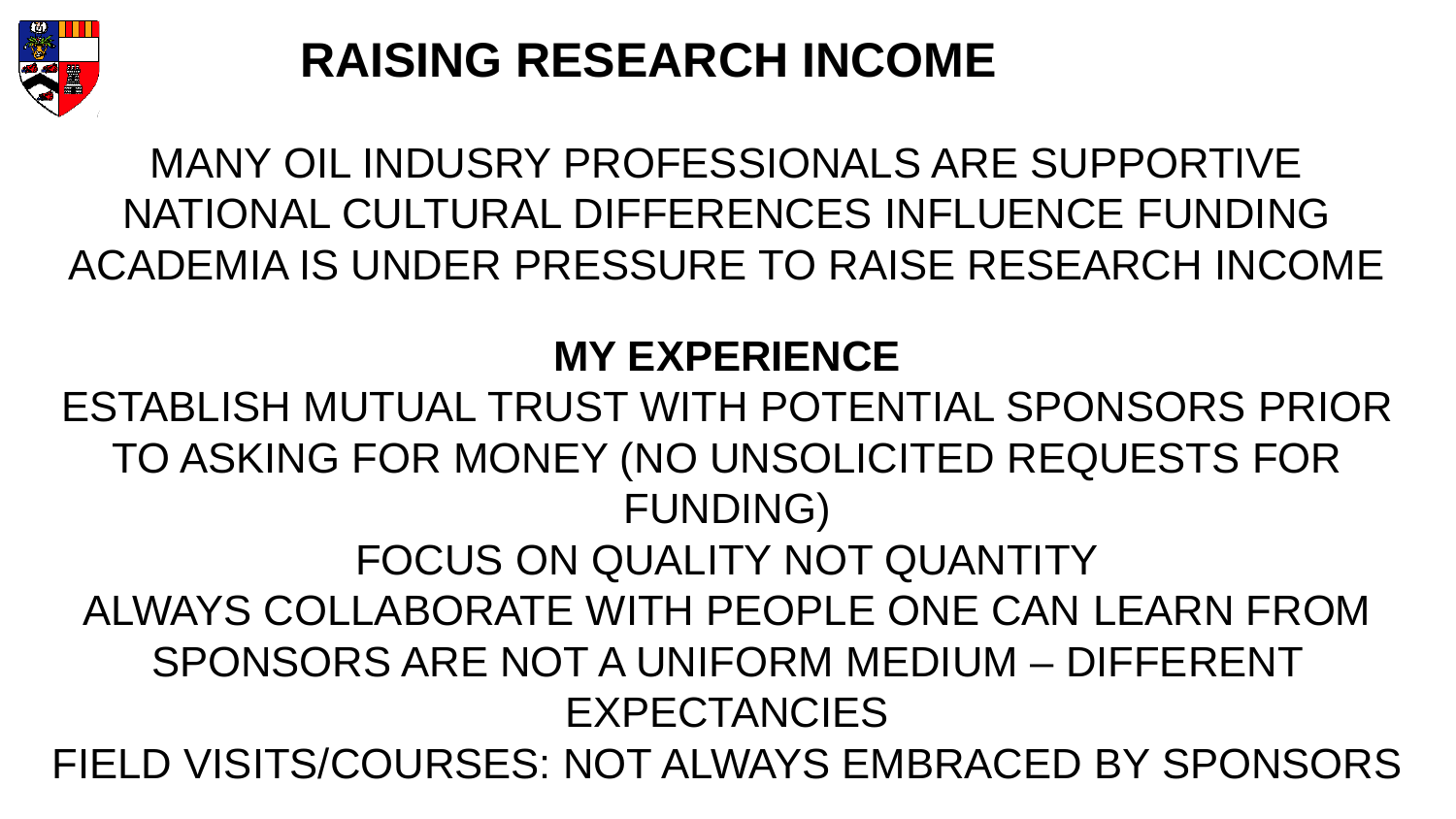

### **BALANCED RESEARCH PORTFOLIOS**

# RECORDS OF SUCCESSFUL FUNDING APPLCATIONS AND RECORDS OF SUCCESSFUL FUNDING APPLCATIONS AND SUCCESSFUL RESEARCH OUTCOMES REQUIRE SOME FAILURES SUCCESSFUL RESEARCH OUTCOMES REQUIRE SOME FAILURES RECORDS OF SUCCESSFUL FUNDING APPLCATIONS AND<br>SUCCESSFUL RESEARCH OUTCOMES REQUIRE SOME FAILURES<br>RISK OF FAILURE IS MITIGATED BY RECORDS OF SUCCESS<br>HIGH RISK IS NOT ALWAYS COINCIDENT WITH HIGH REWARD<br>HIGH RISK IS ASSOCIATE

### RISK OF FAILURE IS MITIGATED BY RECORDS OF SUCCESS RISK OF FAILURE IS MITIGATED BY RECORDS OF SUCCESS

### HIGH RISK IS NOT ALWAYS COINCIDENT WITH HIGH REWARD

# INEXPERIENCE HIGH RISK IS ASSOCIATED WITH UNFAMILIARITY, UNKNOWNS, & RECORDS OF SUCCESSFUL FUNDING APPLCATIONS AND<br>SUCCESSFUL RESEARCH OUTCOMES REQUIRE SOME FAILURES<br>RISK OF FAILURE IS MITIGATED BY RECORDS OF SUCCESS<br>HIGH RISK IS NOT ALWAYS COINCIDENT WITH HIGH REWARD<br>HIGH RISK IS ASSOCIATE

LOW RISK IS ASSOCIATED WITH TRUST, KNOWNS & EXPERIENCE<br>BUILD ON STRENGTHS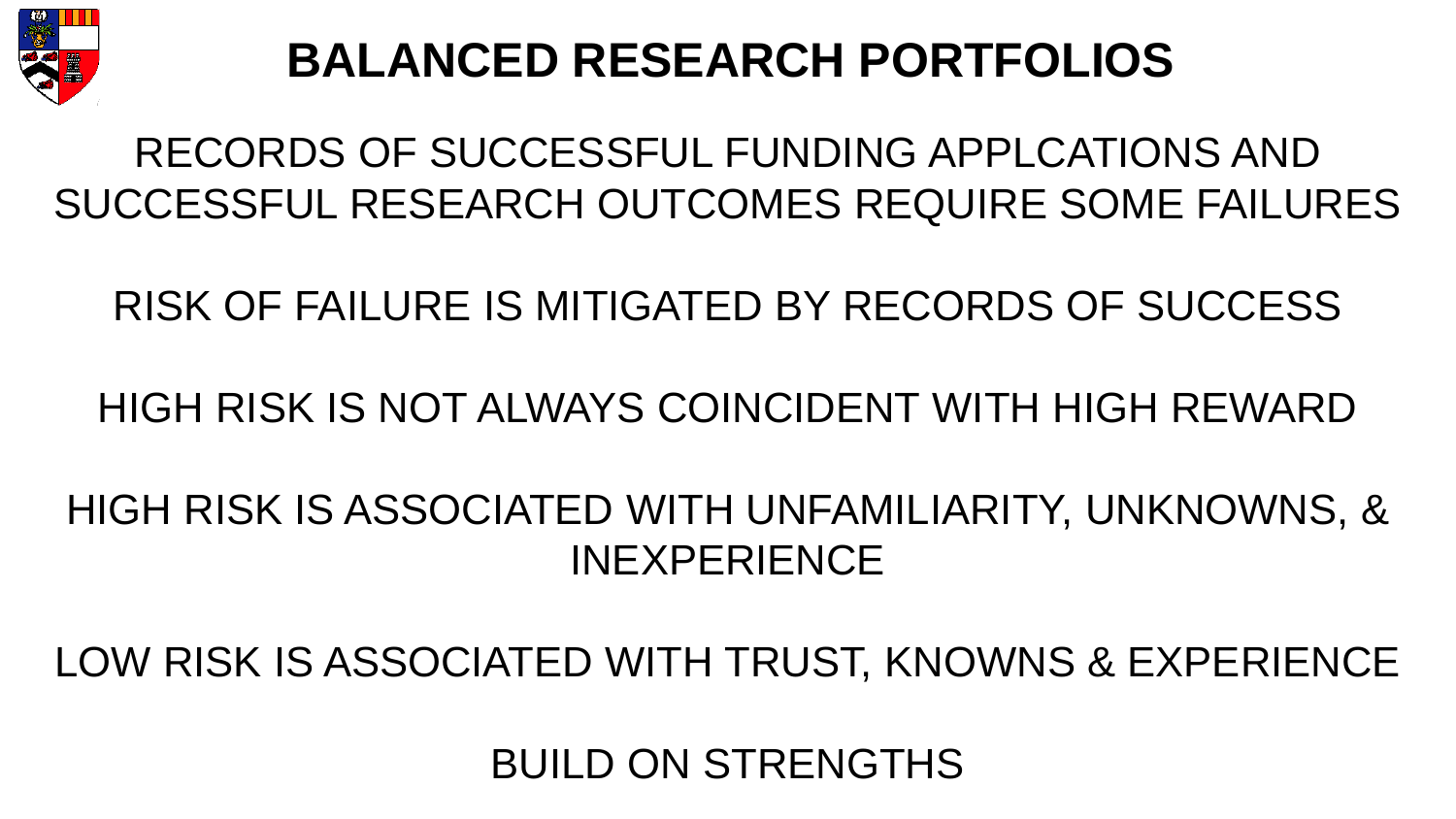### **OIL INDUSTRY REQUIREMENTS OIL INDUSTRY REQUIREMENTS**



### CHOICE OF EXCELLENT GRADUATES TO HIRE *CHOICE OF EXCELLENT GRADUATES TO HIRE*

MSc, PhD, Post Doc MSc, PhD, Post Doc

### LOW RISK OFTEN EXPENSIVE

HIGH RISK

### DATA-ACQUISITION RESEARCH **DATA-ACQUISITION RESEARCH**

the need for analogue information

LOW RISK INEXPENSIVE

### SUBJECT/DATA REVIEW **SUBJECT/DATA REVIEW**

objectivity, time, unconstrained

INTELLECTUAL CAPITAL **INTELLECTUAL CAPITAL**

TYPICALLY EXPENSIVE

**DIRECT** REWARD specialisation-led, expertise, reputation

**REWARD FOR EXCELLENCE, PHILANTHROPY** UNLIKELY

importance of networking